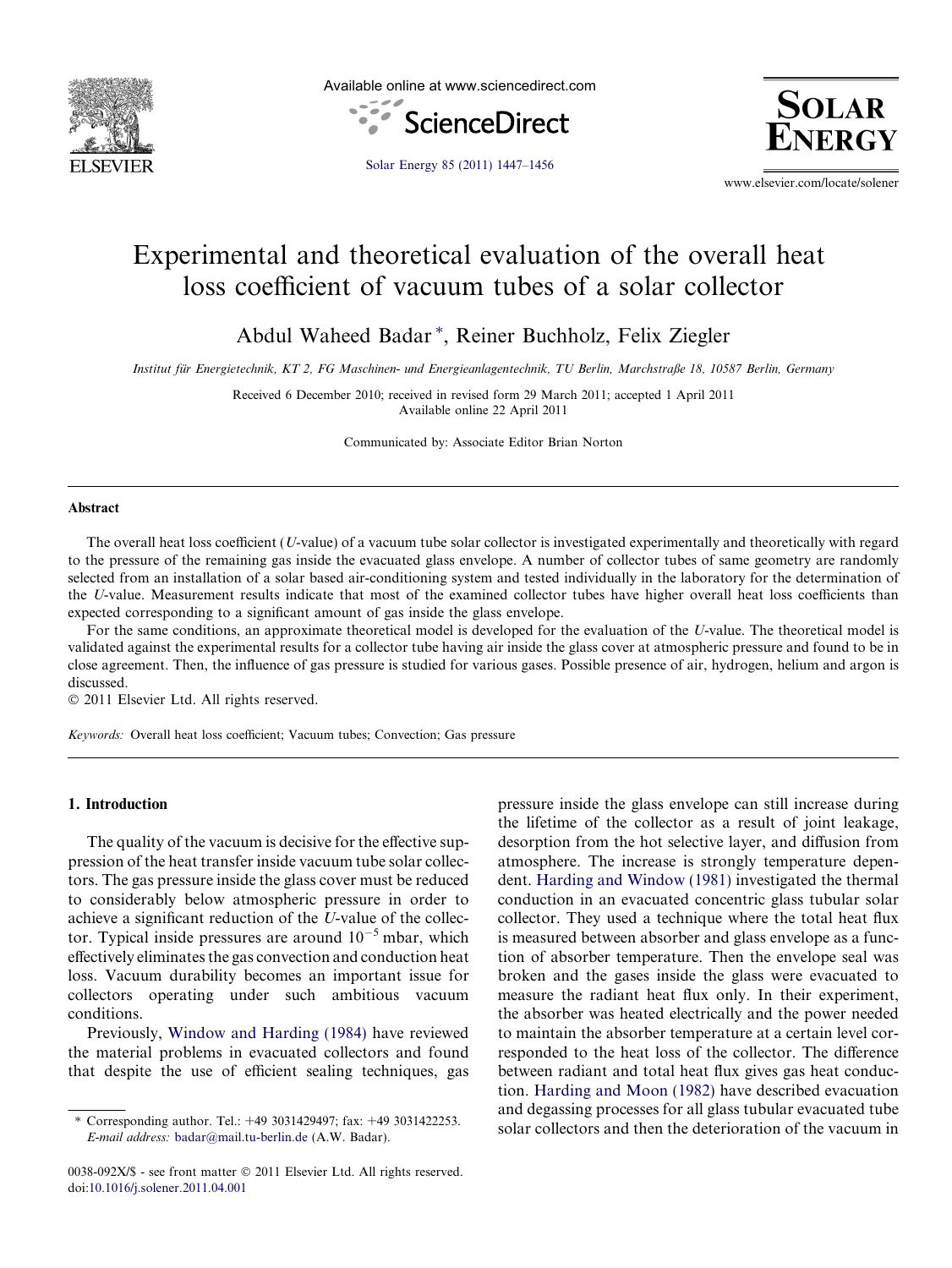### Nomenclature

 $A_{ab}$  absorber area (m<sup>2</sup>)

- $A_g$  glass cover area (m<sup>2</sup>)
- $\overline{C_p}$  specific heat of gas (J/kg K)
- $f$  number of degrees of freedom of each gas molecule (–)
- $F_{p-g}$  view factor from absorber to glass (-)
- $h_{r-t/b-pg}$  radiative heat transfer coefficient from absorber to glass cover from top or bottom  $(W/m^2 K)$
- $h_{r-t/b-ga}$  radiative heat transfer coefficient from glass cover to ambient from top or bottom  $(W/m^2 K)$
- $h_{c-t/b-pg}$  convective heat transfer coefficient from absorber to glass cover from top or bottom  $(W/m^2 K)$
- $h_{c-t/b-ga}$  convective heat transfer coefficient from glass cover to ambient from top or bottom  $(W/m^2 K)$
- $h_{c-t/b-h}$  convective heat transfer coefficient from top or bottom horizontal face  $(W/m^2 K)$
- $h_{c-t/h-v}$  convective heat transfer coefficient from top or bottom vertical face  $(W/m^2 K)$
- $Kn$  Knudsen number
- $k<sub>o</sub>$  thermal conductivity of gas in the continuum range (W/m K)
- $k_p$  thermal conductivity of gas at pressure p (W/  $m K$
- $L_{t/b}$  characteristic length, i.e. spacing  $b/w$  parallel plates (m)
- $(mC_p)_w$  thermal capacitance of water inside copper pipe  $(J/K)$
- $(mC_p)_{cu}$  thermal capacitance of copper (pipe and absorber)  $(J/K)$
- $M$  molar mass of gas (kg/mol) p gas pressure (Pa)  $Q_{loss}$  heat lost of the fluid (W) R universal gas constant  $(J/mol/K)$  $Ra$  Rayleigh number  $(-)$  $T_{f_{\text{L}ti}}$  mean gas temperature (K)<br> $T_{f_{\text{L}ti}}$  temperature of fluid at tim  $T_{f_{\text{L}ti}}$  temperature of fluid at time  $t_i$  (°C)<br> $T_{f_{\text{t}f}}$  temperature of fluid at time  $t_f$  (°C)  $T_{f_t}$  temperature of fluid at time  $t_f$  (°C)<br>  $T_{a_{ti}}$  ambient temperature at time  $t_i$  (°C)  $T_{a_{\text{L}}ti}$  ambient temperature at time  $t_i$  (°C)<br>  $\Delta t$  time interval (s)  $\Delta t$  time interval (s)<br>  $T_a$  ambient tempera  $T_a$  ambient temperature (K)<br>  $T_{g-t/b}$  glass cover temperature glass cover temperature of the top or bottom portion above or below the absorber (K)  $T_{pm}$  mean absorber plate temperature (K)<br> $\Delta T_{pp}$  temp. difference  $b/w$  absorber and g temp. difference  $b/w$  absorber and glass cover  $(K)$ U overall heat loss coefficient  $(W/m^2 K)$  $U_{t/b}$  top or bottom heat loss coefficient (W/m<sup>2</sup> K)<br>  $Y$  area correction factor (Eq. (5)) (-) area correction factor (Eq.  $(5)$ ) (–) Greek symbols  $\varepsilon_g$  emissivity of the glass (–)  $\varepsilon_p$  emissivity of the absorber surface coating (-)
- $\varepsilon_c$  emissivity of the copper (–)
- $\alpha_{red}$  reduced thermal coefficient (-)
- $\mu$  dynamic viscosity of gas (kg/m s)
- $\beta$  collector slope (deg)
- $\sigma$  Stephen Boltzmann constant (W/m<sup>2</sup> K<sup>4</sup>)

each collector was observed after aging. A small quantity of helium was detected due to diffusion from atmosphere, but negligible deterioration of the radiative properties of the selective surface was observed. [Beikircher et al. \(1995\)](#page--1-0) have studied the heat losses by gas conduction of an evacuated flat-plate solar collector for known quantities of air and argon, using a similar technique as described by [Harding and Window \(1981\).](#page--1-0) They also derived a formula for the pressure dependency of the thermal conductivity of gas covering the entire pressure range, and then validated experimentally for air and argon. A similar investigation was carried out for an evacuated plate-in-tube solar collector ([Beikircher et al., 1996\)](#page--1-0), where pressure dependency of thermal losses was measured for pressures ranging from 10  $^{-2}$  to 10<sup>4</sup> Pa. It was concluded that an inner gas pressure below 0.1 Pa is sufficient to suppress gas heat conduction. [Watanabe \(2001\)](#page--1-0) analyzed experimentally the degassing rate of hydrogen from pure copper into a vacuum chamber. It was found that vacuum cast pure copper can attain a degassing rate of  $10^{-12}$  Pa m<sup>3</sup>/s after 100 °C bakeout. The

rate increases when the bakeout temperature exceeds about  $250 °C$ .

In the present work, a novel experimental strategy is devised to find the overall heat loss coefficient (U-value) of an individual vacuum collector tube in the laboratory. The procedure is simple and does not require the aid of sophisticated measurement apparatus like electric heaters, vacuum diffusion pump, mass spectrometer or gas analyzer. A number of vacuum collector tubes are selected randomly and taken out of a collector array which is used for a solar cooling system. The collectors have been in operation for 6–8 years. The purpose of the experiments is to estimate the overall heat loss coefficient for every vacuum tube to observe whether each tube has the same thermal behaviour and the vacuum inside of the tubes is still intact. The proposed method, due to its simplicity, can be employed at any time during the operational life of vacuum tube collectors in the field. Moreover, the unknown gas pressure inside the glass envelope is predicted using a numerical model of the collector tubes.